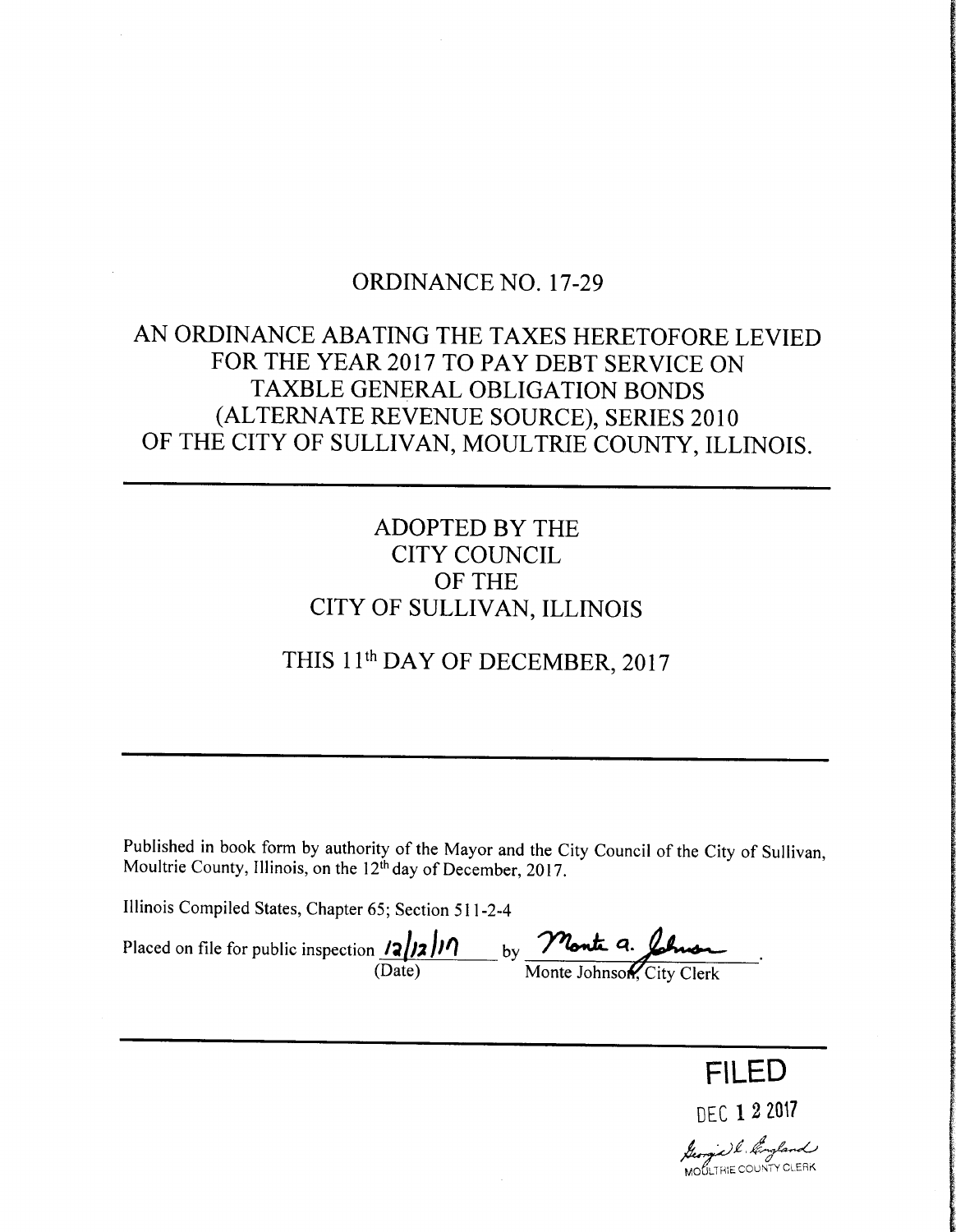MINUTES of <sup>a</sup> public meeting of the City Council of the City of Sullivan, Moultrie County, Illinois, held at City Hall, 2 West Harrison, Sullivan, Illinois, in said City of Sullivan at 7:00 P.M., on the  $11<sup>th</sup>$  day of December, 2017.

> $\star$  $\ast$  $\ast$

The Mayor called the meeting to order and directed the City Clerk to call the roll.

Upon the roll being called, Ann Short, the Mayor, and the following Commissioners at said location answered present:

Mossman, Kirk, Wade, Risley, Short

The following Commissioners were absent from the meeting:  $\Box$ 

 $\ast$ 

The Mayor announced that the next item of business before the City Council was the consideration of an ordinance abating the taxes heretofore levied for the year 2017 to pay debt service on the Taxable General Obligation Bonds (Alternate Revenue Source), Series <sup>2010</sup> of the City.

 $\ast$ 

Whereas, on December 11, 2017 Mayor Short presented and the City Clerk read by title an ordinance as follows, a copy of which was provided to each member of the City Council prior to said meeting and to everyone in attendance at said meeting who requested <sup>a</sup> copy: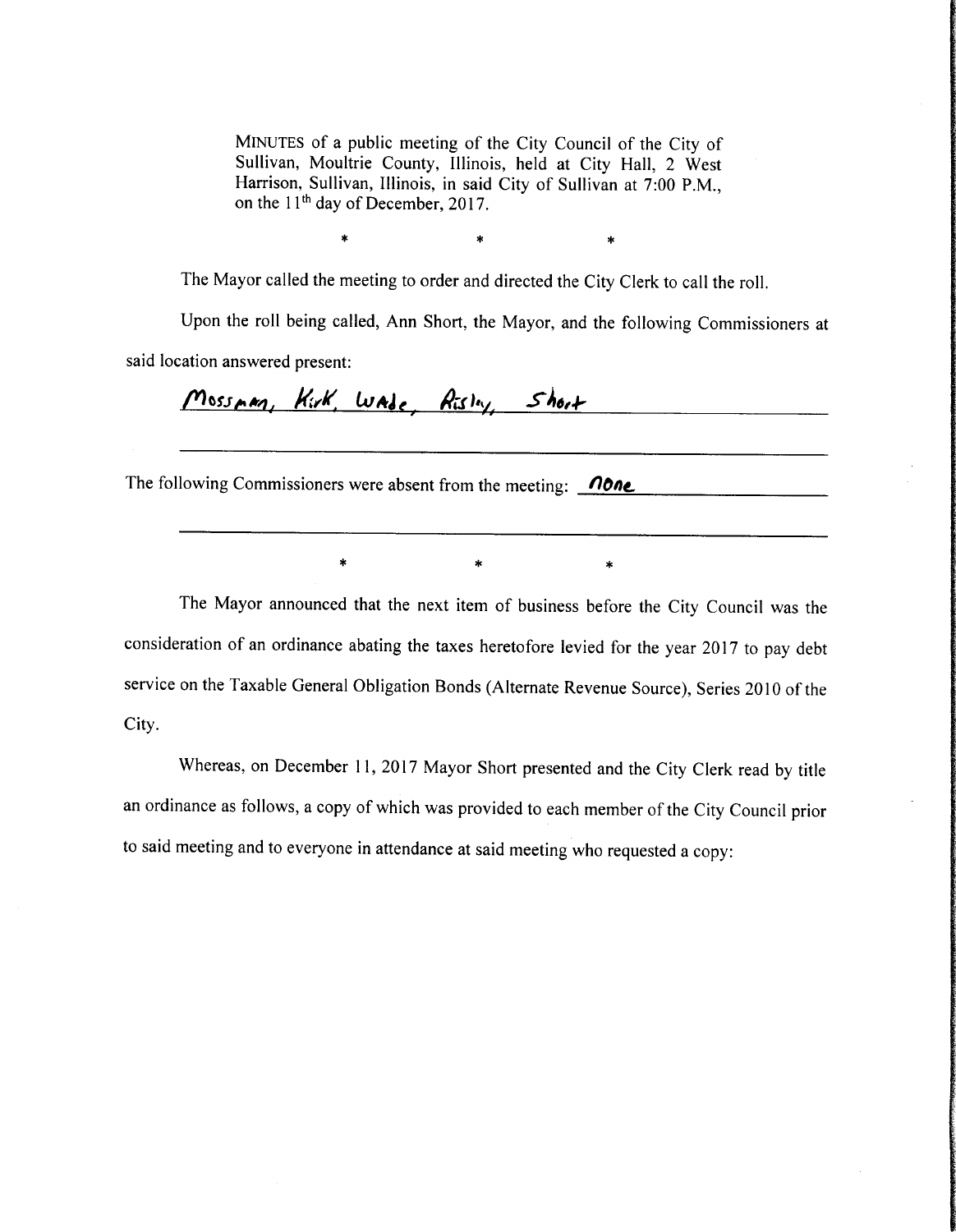ORDINANCE 17-29 abating the taxes heretofore levied for the year 2017 to pay debt service on Taxable General Obligation Bonds ( Alternate Revenue Source), Series <sup>2010</sup> of the City of Sullivan, Moultrie County, Illinois.

sk.

 $\star$ 

WHEREAS, the City Council (the "Council") of the City of Sullivan, Moultrie County, Illinois (the "City"), by ordinance adopted on the  $23<sup>rd</sup>$  day of August, 2010 (the "Ordinance"), did provide for the issue of not to exceed \$8,500,000 General Obligation Bonds (Alternate Revenue Source), Series 2010, and the levy of <sup>a</sup> direct annual tax sufficient to pay the principal of and interest on said bonds; and

WHEREAS, pursuant to the Ordinance, the City has heretofore issued \$8,325,000 Taxable General Obligation Bonds ( Alternate Revenue Source), Series 2010, dated November 10, 2010, (the  $"Bonds"$ ); and

WHEREAS, the City has Pledged Revenues (as defined in the Ordinance) on deposit in the Bond Fund available for the purpose of paying debt service on the Bonds heretofore imposed by the 2017 levy; and

WHEREAS, such Pledged Revenues are hereby directed to be used for the purpose of paying debt service on the Bonds; and

WHEREAS, it is necessary and in the best interests of the City that the taxes heretofore levied for the year 2017 to pay the Bonds be abated:

NOW, THEREFORE, it is hereby resolved by the City Council of the City of Sullivan, Moultrie County, Illinois, as follows:

Section 1. Abatement of Taxes. The amount of \$927,912.50 for the year 2017 for the payment of principal and interest due January 1, 2019 on said Series 2010 obligations is hereby abated.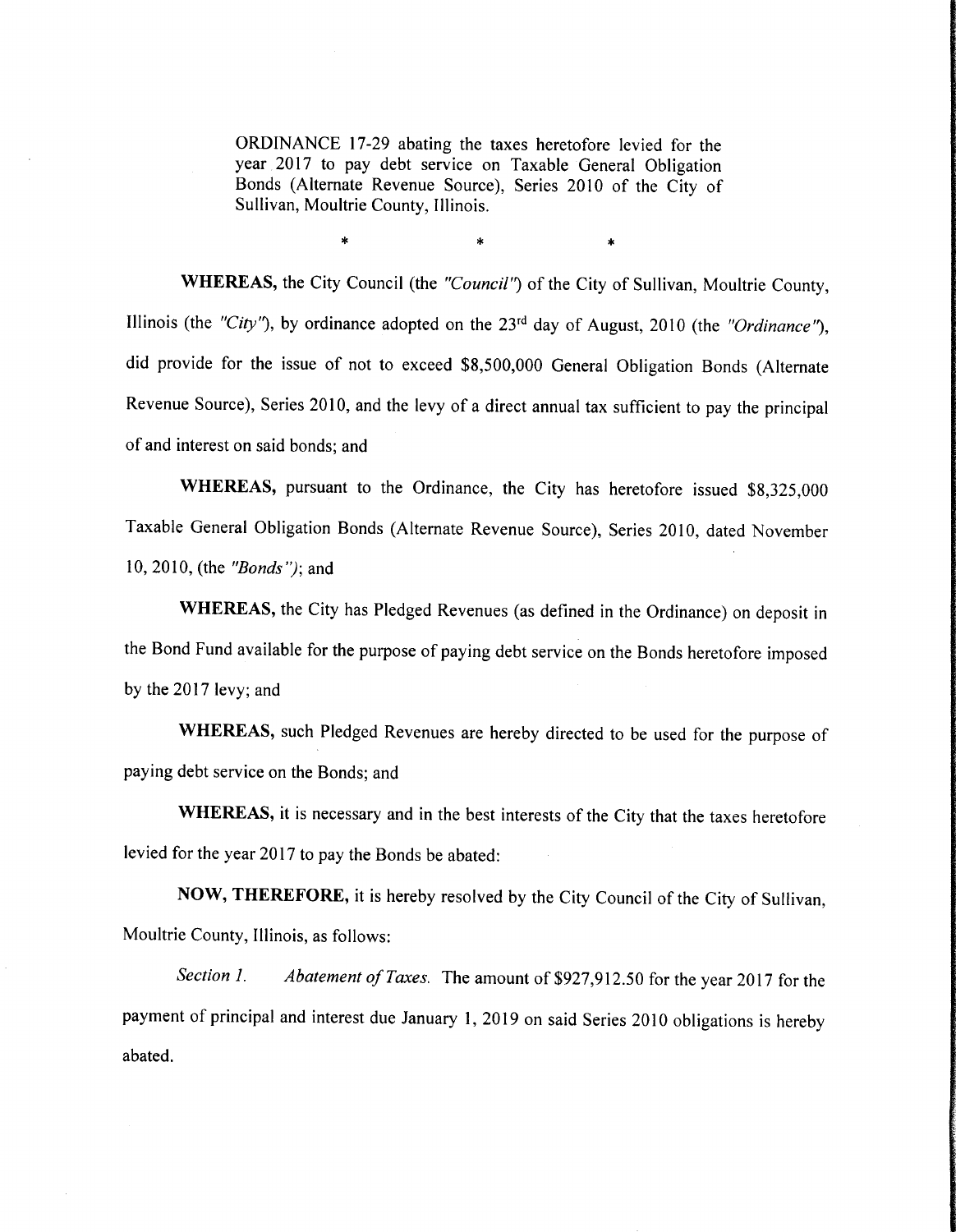Section 2. Filing of Ordinance. Forthwith upon the adoption of this ordinance, the City Clerk shall file <sup>a</sup> certified copy hereof with the County Clerk and it shall be the duty of the County Clerk to abate said taxes levied for the year 2017 in accordance with the provisions hereof.

Section 3. Effective Date. This ordinance shall be in full force and effect forthwith upon its adoption.

PASSED, APPROVED AND ADOPTED by the Corporate Authorities of the City of Sullivan, Moultrie County, Illinois this 11<sup>th</sup> day of December, 2017 and filed in the office of the City Clerk of said City on that date.

| Commissioner      | Aye | <b>Nay</b> | Abstain | <b>Absent</b> |
|-------------------|-----|------------|---------|---------------|
| Mike Mossman      |     |            |         |               |
| Mike Kirk         |     |            |         |               |
| Jerry Risley      |     |            |         |               |
| <b>Grant Wade</b> |     |            |         |               |
| Ann Short         |     |            |         |               |

APPROVED:

Short

Mayor, City of gullivan

ATTEST:

Monte a.

City Clerk, City of Sullivan

SEAL)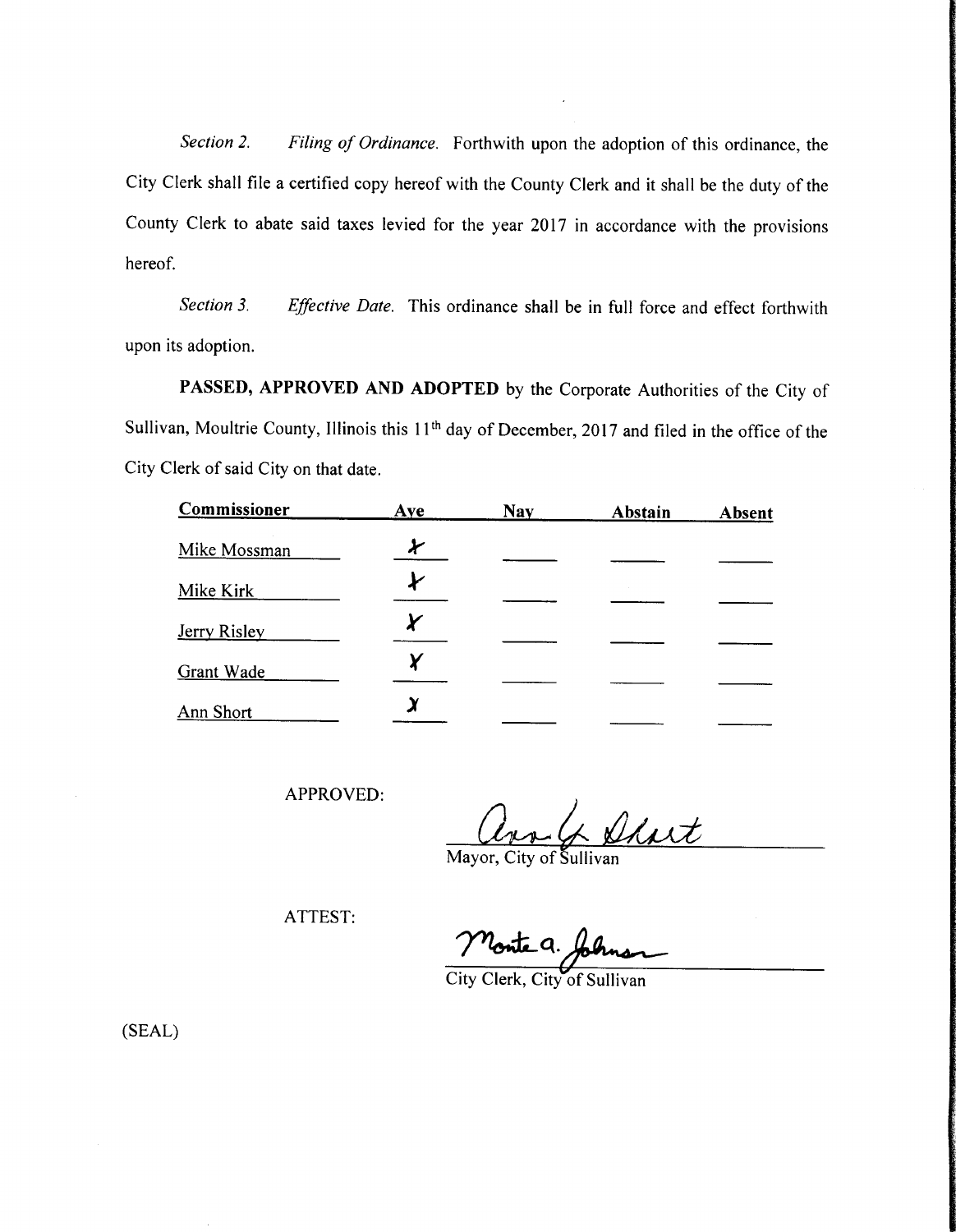## ) SS

### COUNTY OF MOULTRIE

#### CERTIFICATION OF ORDINANCE AND MINUTES

1, the undersigned, do hereby certify that I am the duly qualified and acting City Clerk of the City Council (the "Council") of the City of Sullivan, Moultrie County, Illinois (the "City"), and as such official I am the keeper of the records and files of the City.

I do further certify that the foregoing constitutes <sup>a</sup> full, true and complete transcript of the minutes of the meeting of the Council held on the  $11<sup>th</sup>$  day of December, 2017, insofar as same relates to the adoption of <sup>a</sup> ordinance entitled:

> ORDINANCE 17-29 abating the taxes heretofore levied for the year 2017 to pay debt service on Taxable General Obligation Bonds Alternate Revenue Source), Series <sup>2010</sup> of the City of Sullivan, Moultrie County, Illinois.

<sup>a</sup> true, correct and complete copy of which said ordinance as adopted at said meeting appears in the foregoing transcript of the minutes of said meeting.

<sup>I</sup> do further certify that the deliberations of the Council on the adoption of said ordinance were conducted openly, that the vote on the adoption of said ordinance was taken openly, that said meeting was called and held at a specified time and place convenient to the public, that notice of said meeting was duly given to all of the news media requesting such notice, that an agenda for said meeting was posted at the location where said meeting was held and at the principal office of the Council at least 48 hours in advance of the holding of said meeting, that said meeting was called and held in strict compliance with the provisions of the Open Meetings Act of the State of Illinois, as amended, and that the Council has complied with all of the provisions of said Act and with all of the procedural rules of the Council in the passage of said ordinance.

2017. IN WITNESS WHEREOF, I hereunto affix my official signature, this  $11<sup>th</sup>$  day of December,

Monte a. Johnson

SEAL)